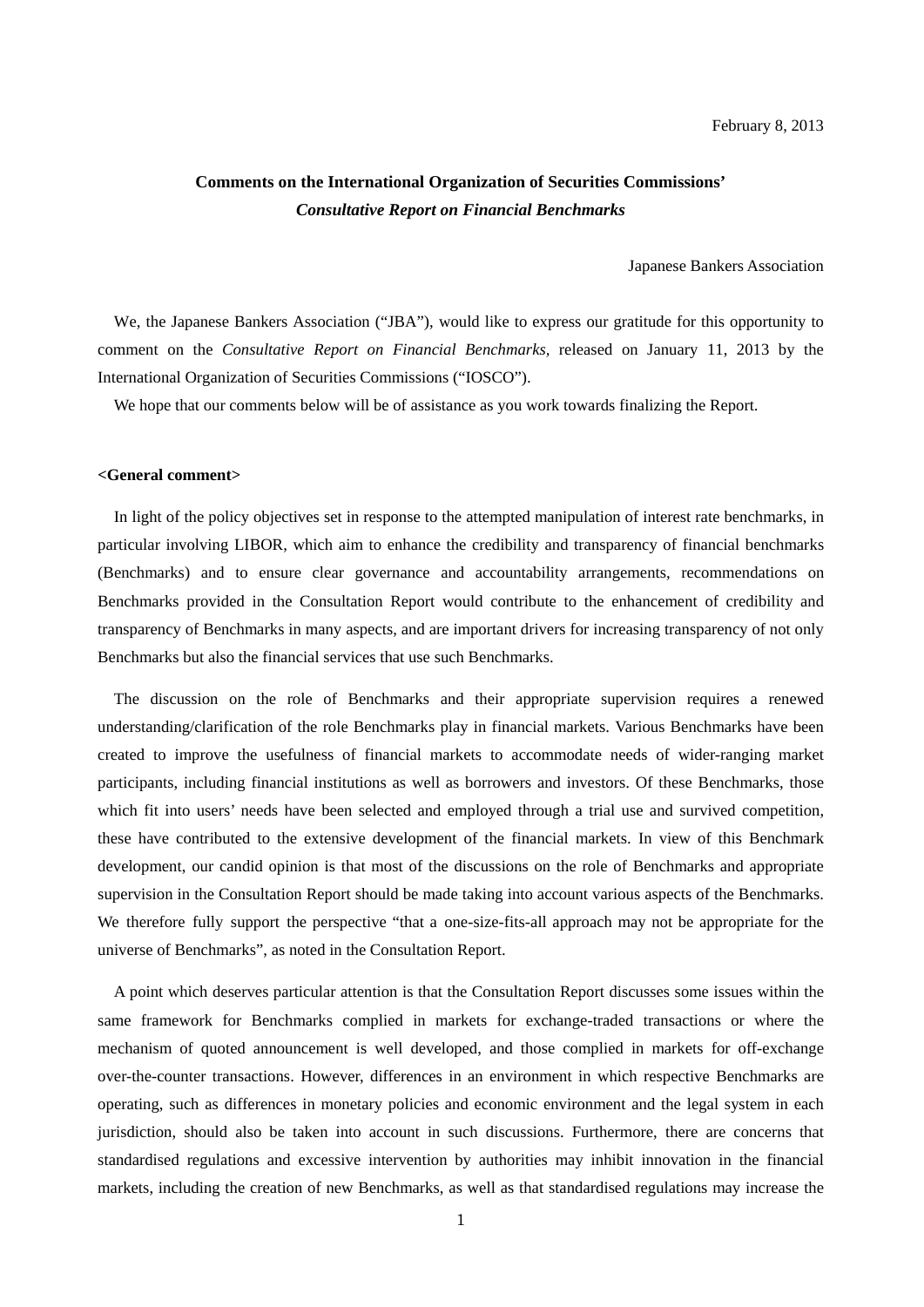cost of Benchmark calculation.

Also, if expert judgment is reasonably justified under adequate mechanisms, submitted rates based on such expert judgment could be deemed as a "bona-fide" rate.

While Benchmarks vary depending on their nature and stage of development, it is requested to fully publicize the purpose of announcing Benchmarks, their characteristics, and limitations under certain conditions, to ensure common understating among Administrators, Submitters and users of the Benchmarks.

## **<Specific comments>**

- (Q1) Agreed.
- (Q2) Agreed.
- (Q3) The approach requiring Submitters to comply with the code of conduct developed by Administrators, and to monitor the compliance is considered to be more realistic than to require Administrators to verify the integrity of all information and data used in the submission process.

If Benchmarks are based on market rates, a process should be developed that enables Submitters to subsequently justify their submitted rates (prices). In addition, although an increase in the number of Submitters should be considered as one measure to increase the credibility of Benchmarks, the vulnerability may still be difficult to reduce in certain cases. At any rate, it is considered desirable to maintain the number of Submitters at a level which is appropriate for the market size.

(Q4) Our opinion is that Submitters should develop a framework that enables them to subsequently justify their submitted rates (prices) to ensure the integrity of information/data provided to Administrators. Such a framework should comply with the code of conduct set by Administrators.

> Further, Submitters may, in some cases, need to present other relevant data as necessary at the request of Administrators.

- (Q5) The required level of transparency with regard to Benchmarks would vary depending on who the users are and the intended use. In general, Benchmarks are publicly announced and neither Submitters nor Administrators can completely identify who use Benchmarks or for what purpose. As such, it is considered necessary for Administrator to extensively disclose the code of conduct for both Submitters and Administrators in order for wide-ranging users to understand the governance framework and Benchmark calculation process in place.
- (Q6) In terms of publishing Benchmarks, Administrators should specify cases where Benchmarks will not be published, for example due to the setting of the minimum required number of data points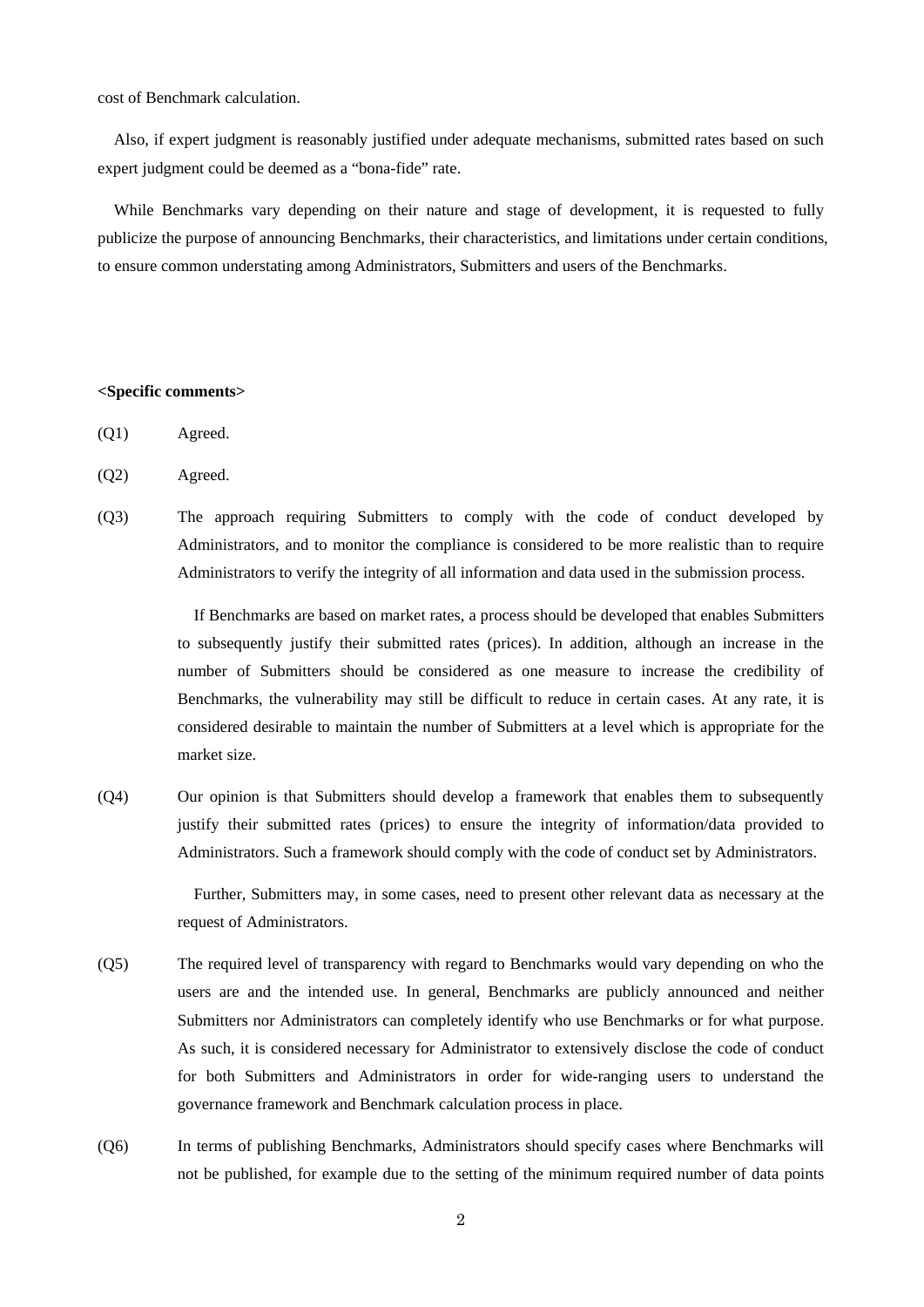and unexpected disruption in the financial markets.

On the other hand, there may also be a situation where certain factors on the Administrators' side may preclude a public announcement. To address such an issue, it is considered advisable for users to make other arrangements by way of those set forth, for example, in the ISDA Master Agreement.

However, how Benchmarks are published may depend on their definition and usage, uniform discussions on this issue may not be appropriate.

- (Q7) With respect to procedures pertaining to a definition change, we believe that Administrators and other relevant parties should first discuss such changes, and then certain actions should be undertaken, for example inviting public comments from market participants such as users and Submitters. Also a transition period should be set.
- (Q8) Our basic position on the definition change is that such a change should be avoided as much as possible, given that Administrators cannot fully identify users or the object of the use, and the definition change may have an extensive impact on the markets. However, if in a certain circumstance, for example where the market on which Benchmarks rely changes significantly, a definition change may need to be considered

On the other hand a periodic review of Benchmark submission procedures is considered to be appropriate as this would contribute to an improvement in the credibility and the usefulness of Benchmarks, for example the strengthening of a governance framework, while giving consideration to the burden such a change may impose on Submitters. In conducting such a review, it is desirable to undertake a thorough analysis of whether there is any impact on users, and the magnitude of such impact, if any.

- (Q9) No comment provided.
- (Q10) The establishment of the Administrator's oversight committee is considered to be effective for improving the governance of Administrators and ensuring the transparency of Benchmarks, but the necessity of establishing such a committee should be determined considering the stage of development of each Benchmark and the intended use of the Benchmark. As such, the introduction of a standardised requirement should be avoided so as not to impair financial innovation, for example the creation of new Benchmarks.

Also, the level of independent authority on the oversight committee or other body should not be defined uniformly, and it is desirable for each entity that publishes a Benchmark to set such authority based on the characteristics of the relevant Benchmarks.

Careful attention needs to be paid to ensure that recommendations made by the oversight committee or other body will not lead submitted rates (prices) to converge to a certain level.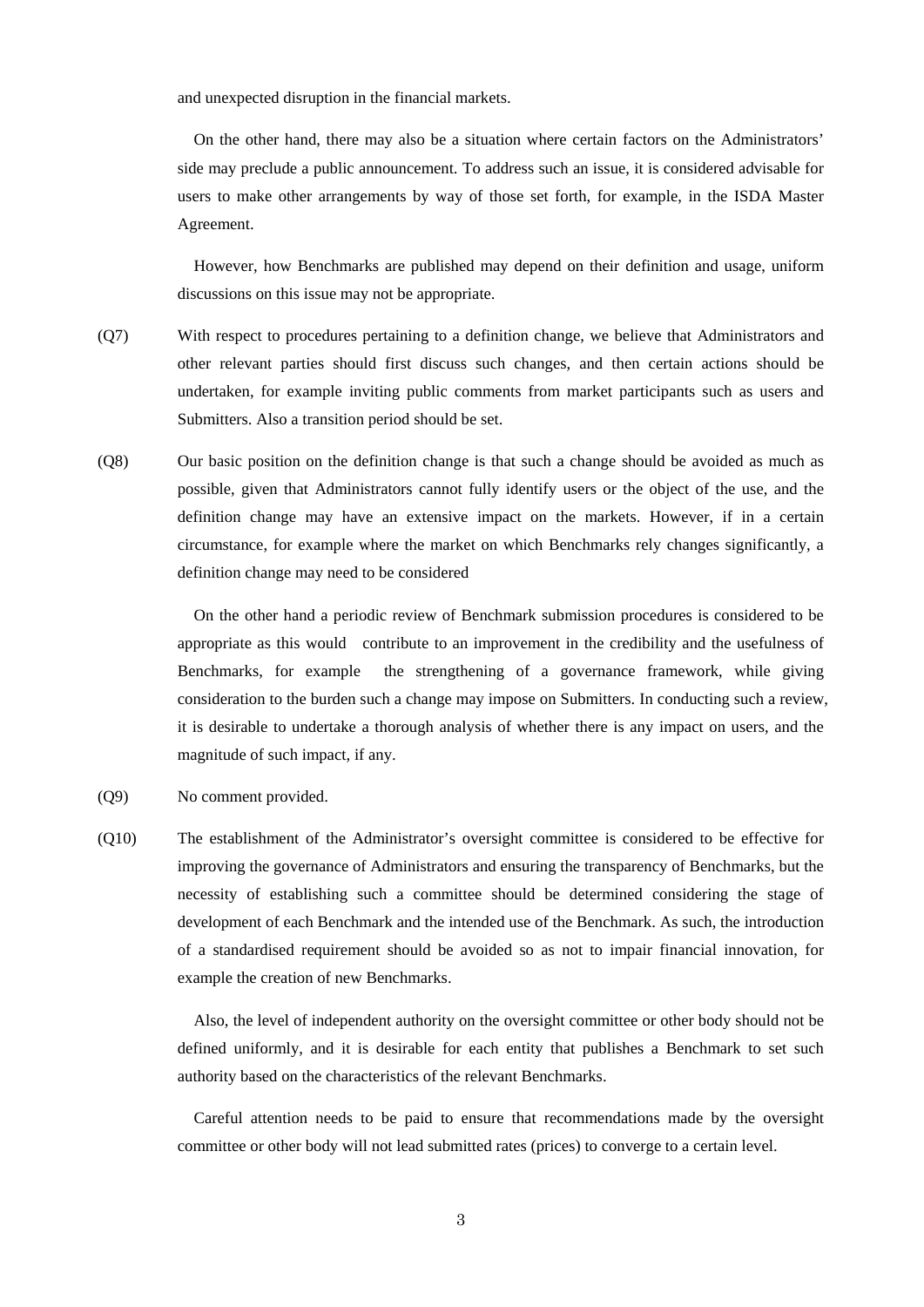- (Q11) We agree that they should establish accountability procedures to assess their compliance with operational standards and scrutiny of Benchmark submissions.
- (Q12) The measures discussed in the Consultation Report are considered to be sufficient, given that Submitters are subject to regulatory supervision by local supervisors even if Benchmarks are not regulated.

In terms of the discussion on introducing the requirement for an external audit, we are of the opinion that further discussions need to be had on: (1) the balance between the benefit arising from an increase in the credibility that would come from a check by an independent third party and the challenge associated with selecting a party to conduct such an independent audit; and (2) the need for agreement to be reached between Administrators and Submitters on costs and cost sharing.

(Q13) The frequency, audit scope, and granularity of internal audit should be determined on a risk basis, instead of uniformly discussing "frequency" only. An audit should be conducted within the scope and at the frequency that Administrators consider appropriate for each Benchmark to verify the appropriateness of the rate-submission-related framework/processes and their operating effectiveness.

> Furthermore, rather than selecting to conduct either an internal or external audit, an appropriate combination of internal and external audits, as well as appropriate methodologies, should be determined, considering the stage of development of a Benchmark and the intended use of the Benchmark.

> Internal audit is conducted by personnel familiar with Benchmark-related practice, while external audit is performed by an independent external party, and hence these audits mutually serve as a complementary function. In light of such understanding, an issue that the required level of external audit may depend on an environment under which Benchmarks are operating should be assessed in considering the introduction of external audit.

- (Q14) The measures discussed in the Consultation Report are considered to be sufficiently effective.
- (Q15) The frequency, audit scope, and granularity of internal audit should be determined on a risk basis, instead of uniformly discussing "frequency" only. An audit should be conducted within the scope and at the frequency that Administrators consider appropriate for each Benchmark to verify the appropriateness of the rate-submission-related framework/processes and their operating effectiveness.

In terms of the discussion on introducing the requirement for an external audit, we are of the opinion that further discussions need to be had on: (1) the balance between the benefit arising from an increase in the credibility that would come from a check by an independent third party and the challenge associated with selecting a party to conduct such an independent audit; and (2) the need for agreement to be reached between Administrators and Submitters on costs and cost sharing.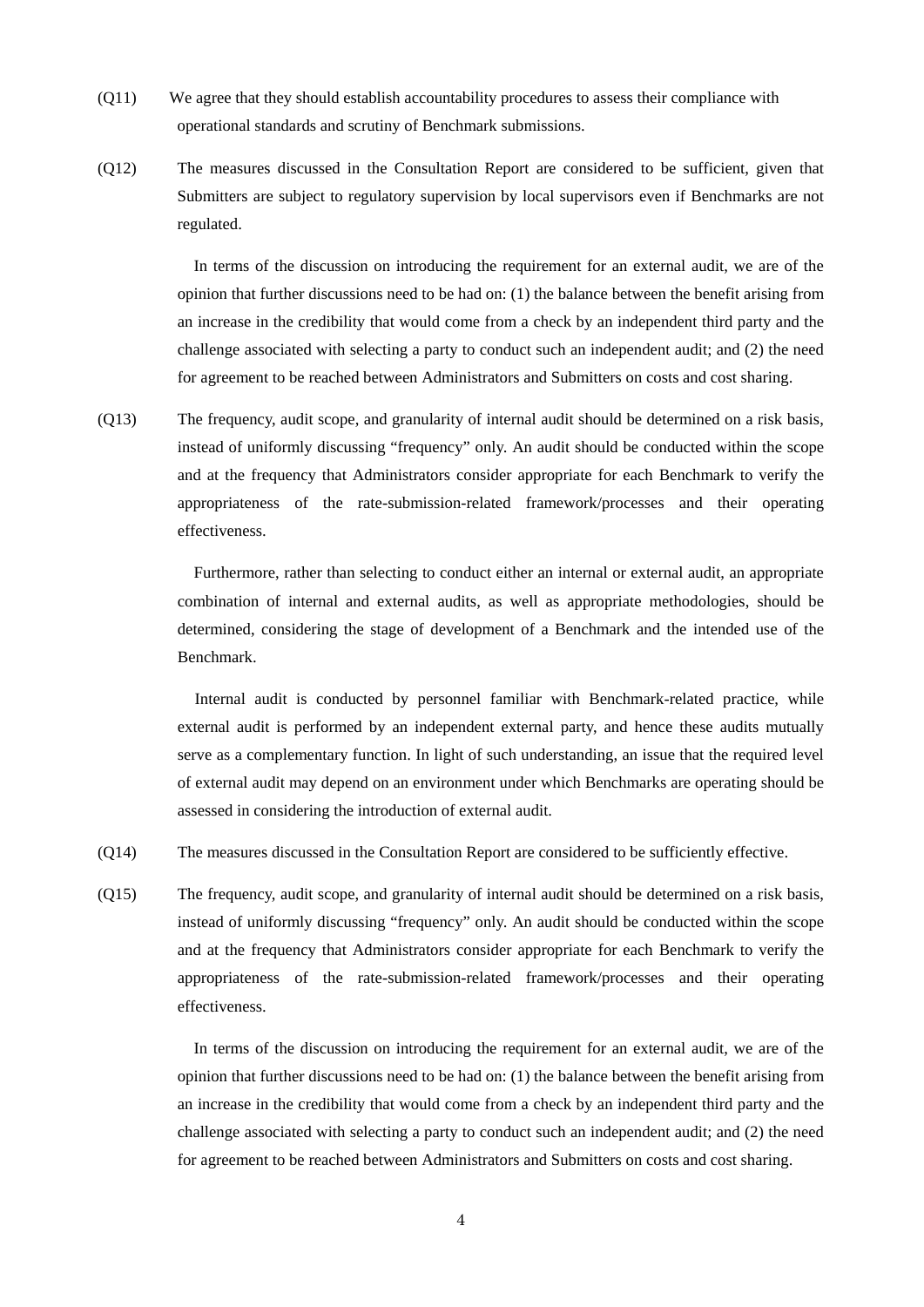- (Q16) It is considered that public self-certification would be sufficiently effective if an industry standard recognized by a third party is set.
- (Q17) We consider that the measures discussed are effective. However, it is not appropriate to uniformly apply these measures to all Benchmarks. The selection of the measures provided for each Benchmark should be left to each Submitter.
- (Q18) It is considered that transactions, committed quotes and expert judgment are merely a difference in the definition, and do not directly affect the level of creditability. The selection of input types may also be dependent on which Benchmarks Administrators intends to publicly announce, and how users understand the Benchmark.

The code of conduct is based on the definition of such Benchmarks, and is intended to ensure an appropriate rate submission. The code of conduct would not necessarily be different even if the reference data for Submitters differs (for example, transactions, committed quotes, and expert judgment).

Regardless of the type of input, retention of evidence is considered to be crucial to enable subsequent review.

- (Q19) The advantage is the increased creditability of Benchmarks from improved governance and the strengthening of enforcement, while the disadvantage includes increased costs for addressing the regulations and a reduction in the number of Submitters.
- (Q20) The advantage is the increased creditability of Benchmarks from improved governance and the strengthening of enforcement, while the disadvantages include a loss of adequate price discovery due to the increased cost of addressing the regulations, and reducing financial market innovation.
- (Q21) We agree on the distinction between Benchmarks which have an extensive impact on domestic and foreign markets and those only having a limited impact.
- (Q22) No comments provided.
- (Q23) No comments provided.
- (Q24) No comments provided.
- (Q25) No comments provided.
- (Q26) We have no particular comments on the type of code of conduct (whether a voluntary code of conduct, an industry code of conduct submitted to and approved by a relevant Regulatory Authority, a code of conduct developed by IOSCO etc). However, the determination of which code of conduct to apply should be made on a benchmark-by-benchmark basis.
- (Q27) We consider that the discussion on the creation of a Self-Regulatory Organisation needs to factor in circumstances specific to each jurisdiction, and the necessity of such an organisation should be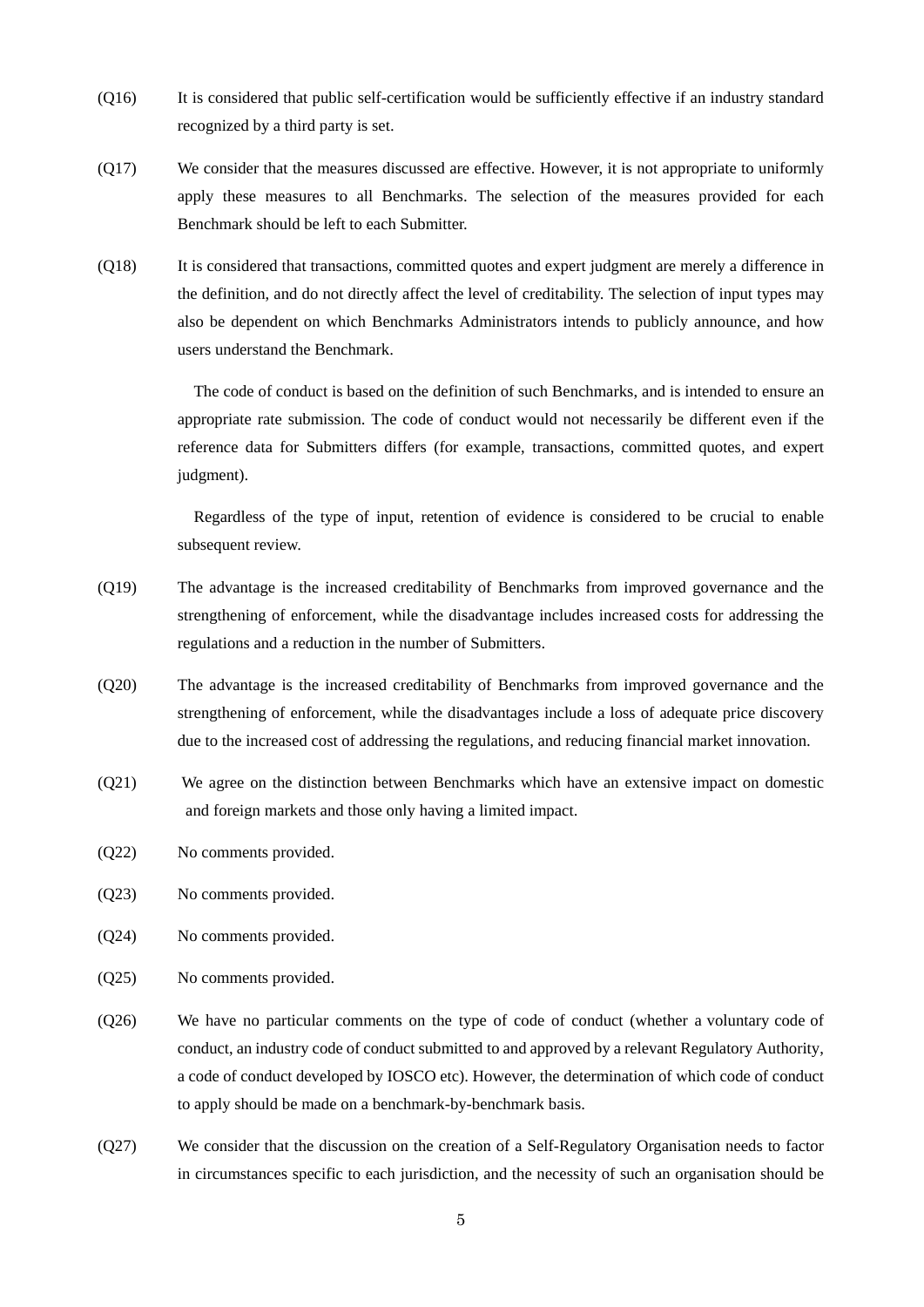considered based on this assessment.

We do not think that the creation of a Self-Regulatory Organization is the only approach to solve all issues, although it is understood that this would strengthen certain aspects of Benchmark governance. External environmental factors, such as the role of Benchmarks and initiatives to enhance the creditability of Benchmarks, varies across jurisdictions, and therefore the assessment of whether costs are reasonable and identifying alternative risk mitigants, etc. would need to be made on a benchmark-by-benchmark basis.

- (Q28) Submitters' compliance with a code of conduct is crucial for Administrators. However, whether such a compliance obligation should be imposed only based on the authorities of the supervisors should be determined on a case-by-case basis, taking into account the nature and materiality of Benchmarks.
- (Q29) First, who are the users need to be defined. As users are not necessarily "bona-fide", the qualification of users needs to be verified to some extent.

After defining the "users", the consideration on whether users who do not benefit from an excessive performance-fee based program should participate in discussions on how to increase the quality of Benchmarks, along with Administrators, is considered to be beneficial. In that case, it is preferred to discuss with Submitters and Administrators the Benchmark-setting and governance approaches they deem appropriate.

(Q30) Although it is understood that observable transactions provide one of significant evidences of submitted rates, it is considered important that the extent of use and approaches to be applied be determined by fully factoring in the definition, nature, development status and intended use of Benchmarks, rather than be uniformly determined.

> With respect to the treatment of Benchmarks not anchored by actual observable transactions under market stress, an approach whereby Administrators provide certain criteria, and each Submitter retains evidence of rate submissions in accordance with such criteria, is considered to be appropriate.

- (Q31) In OTC markets, "observable transactional data" is limited, and could not be deemed as "only criterion". The treatment of "observable transactional data" should also consider the definition of the Benchmarks, etc. The key consideration is whether a benchmark is accepted and used by market participants. Hence, if a Benchmark is accepted and used, such a benchmark could be construed as having certain value in the market.
- (Q32) The existence of Benchmarks may contribute to the maintenance and increase of market liquidity in a developing market or a market with a temporary reduction in liquidity, and hence the intended use and significance would vary by benchmark.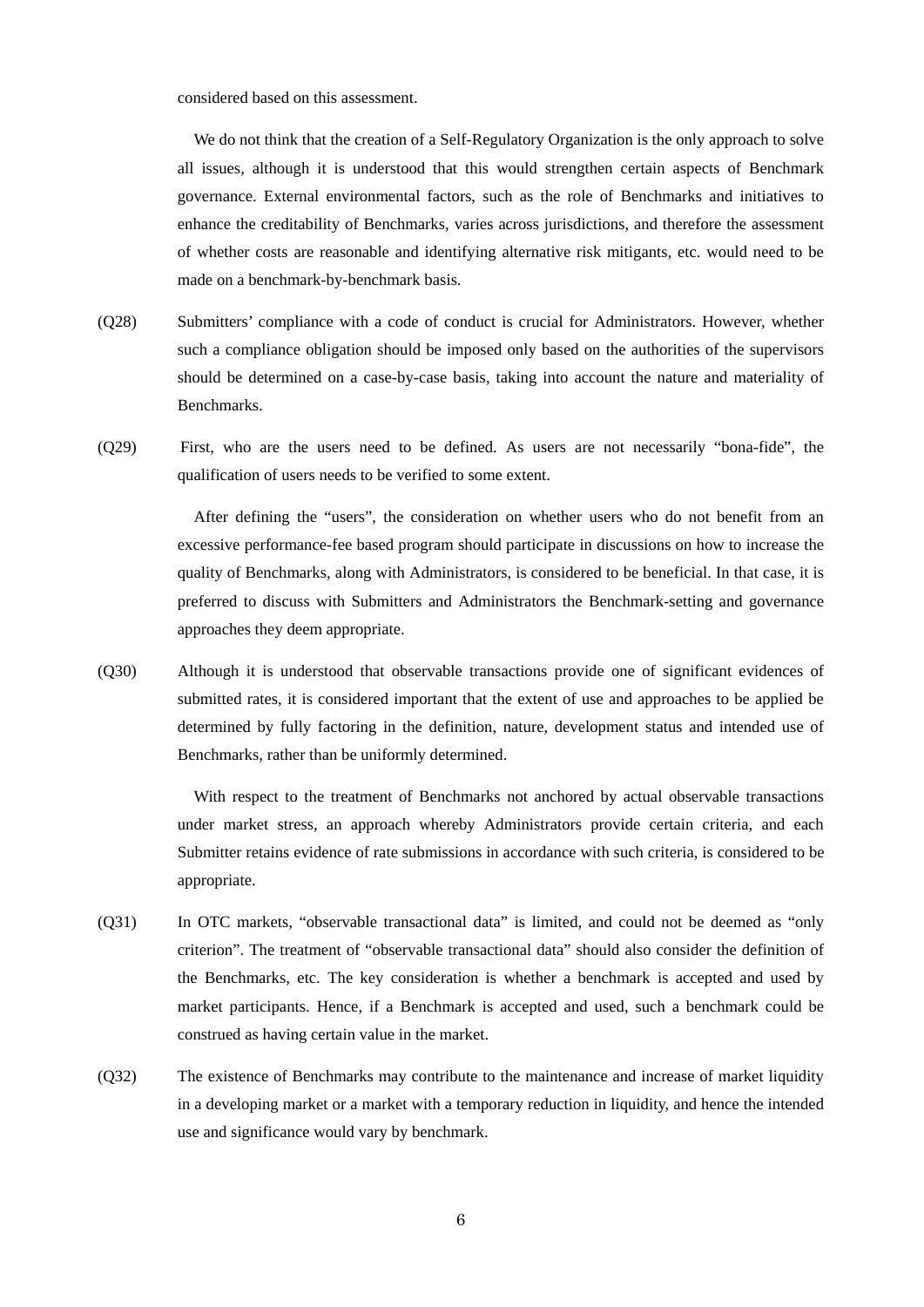(Q33) As a result of comparing between a market with high liquidity and a market with low liquidity, or between a developed market and a developing market, the weight of information contained in one actual transaction should not be considered the same. Under a market stress, some transactions may be executed at an exceptional price due to unusual reasons (e.g. loss-cut) attributable to a minority of participants. A number of participants do not deem such a price as prevailing. In such a case, actual transactions should not be deemed as only information representative of a prevailing market.

> We have no objection to the opinion that an actual transaction is one of the critical elements used for justifying submitted rates (prices). However, it is presumed that certain monetary policies, such as quantitative easing policies, may lead to an evaporation of a "surface" liquidity, which is representative of actual transactions, within the markets over time. Under such a situation, information other than actual transactions will become more remarkable. Should the governance over the rates (prices) be provided and the submissions process effectively function, information other than actual transactions data (e.g. committed quotes and expert judgment based on market inputs) could be used as "bona-fide" information.

- (Q34) No comments provided.
- (Q35) Although Benchmarks vary in their definition (such as, actual transactions, committed quotes, and expert judgment based on market inputs), taking into account that Benchmarks are representative of actual market conditions, Administrators, Submitters and users should assume that Benchmarks have the same characteristics of being prone to a deterioration in their function or a sharp rise in their variability (in particular, in cases of actual transactions) under market stress. Particularly, it is considered desirable for users to make specific arrangements in order to address market stress.
- (Q36) When a "living will" is set, measures to eliminate participants that would benefit from triggering the "living will" and ensure a minimal impact on existing Benchmark users should be considered.
- (Q37) This would need to be primarily discussed by users. In light of varying needs of jurisdictions, fair and open discussions on alternate benchmarks with the existing Administrators, Administrator candidates for alternate Benchmarks, and Submitters need to be made.
- (Q38) We have no particular comment. However, as Benchmarks are diverse, prioritisation reflecting the characteristics of each benchmark identified would need to be considered.
- (Q39) It is understood that the transition between market Benchmarks will be generally carried out at the discretion of each party. Based on this, it is considered necessary to set a sufficient period to notify all stakeholders of legacy Benchmarks (such as holders of relevant financial instruments and relevant exchanges).
- (Q40) We have no particular comments on the transition between Benchmarks as it is understood that the transition will generally be carried out at the discretion of each party.